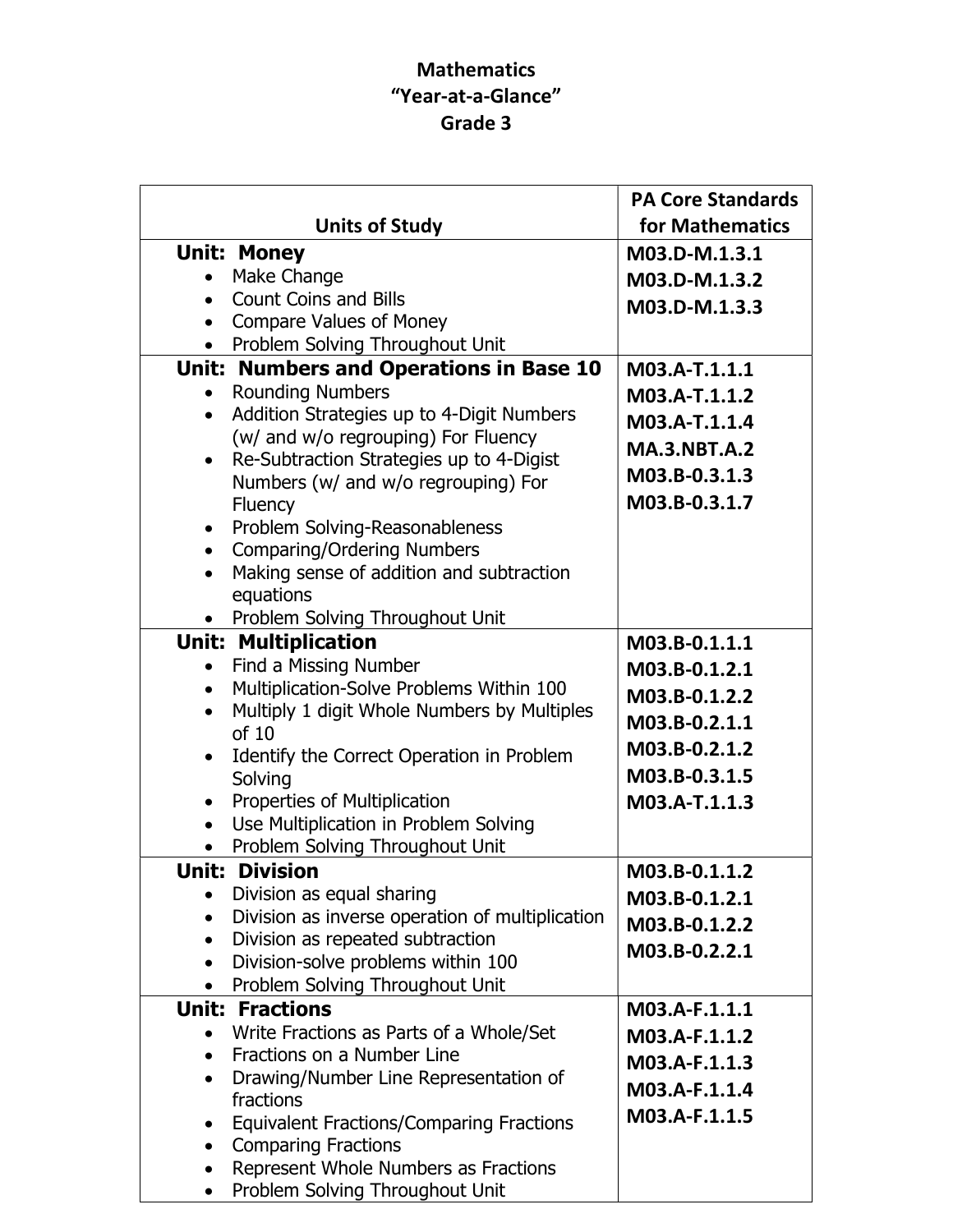## Mathematics "Year-at-a-Glance" Grade 3

|                                                                                                         | <b>PA Core Standards</b> |
|---------------------------------------------------------------------------------------------------------|--------------------------|
| <b>Units of Study</b>                                                                                   | for Mathematics          |
| <b>Unit: Geometry</b>                                                                                   | M03.C-G.1.1.1            |
| • Attributes of Two-Dimensional Shapes                                                                  | M03.C-G.1.1.2            |
| Attributes of Quadrilaterals<br>$\bullet$                                                               | M03.C-G.1.1.3            |
| Combining and Separating Shapes<br>$\bullet$                                                            | <b>MA.3.G.A.1</b>        |
| Problem Solving Throughout Unit<br>$\bullet$                                                            |                          |
| <b>Unit: Time</b>                                                                                       | M03.D-M.1.1.1            |
| Telling Time to the Nearest Minute<br>$\bullet$<br><b>Elapsed Time</b>                                  | M03.D-M.1.1.2            |
| $\bullet$<br>Problem Solving Throughout Unit<br>$\bullet$                                               |                          |
| <b>Unit: Perimeter/Area</b>                                                                             | M03.D-M.3.1.1            |
| Perimeter                                                                                               | M03.D-M.3.1.2            |
| Area<br>$\bullet$                                                                                       | M03.D-M.4.1.1            |
| • Problem Solving Throughout Unit                                                                       |                          |
| <b>Unit: Measurement</b>                                                                                | M03.D-M.1.2.1            |
| • Measuring Length                                                                                      | M03.D-M.1.2.2            |
| <b>Measuring Liquid Volume</b><br>$\bullet$                                                             | M03.D-M.1.2.3            |
| <b>Units of Mass</b><br>$\bullet$                                                                       |                          |
| • Problem Solving Throughout Unit                                                                       |                          |
| <b>Unit: Data Analysis</b>                                                                              | M03.D-M.2.1.1            |
| Interpreting Graphs, Tables and Charts<br>$\bullet$<br>Creating Graphs, Tables, and Charts<br>$\bullet$ | M03.D-M.2.1.2            |
| • Line Plots                                                                                            | M03.D-M.2.1.3            |
| • Problem Solving Throughout Unit                                                                       | M03.D-M.2.1.4            |
| <b>Unit: Operations &amp; Algebraic Thinking-</b>                                                       | M03.B-0.3.1.1            |
| <b>Problem Solving</b>                                                                                  | M03.B-0.3.1.2            |
| Create/Match Story to Given Combination of<br>$\bullet$                                                 | M03.B-0.3.1.3            |
| Symbols                                                                                                 | M03.B-0.3.1.4            |
| Word Problems-Choose the Operation                                                                      | M03.B-0.3.1.5            |
| Multi-Step Problems                                                                                     | M03.B-0.3.1.6            |
| Patterns<br>Problem Solving Strategies                                                                  | M03.B-0.3.1.7            |
| $\bullet$<br>Problem Solving Methods<br>$\bullet$                                                       | <b>MA.3.0A.D.8</b>       |
| Operations of Problem Solving                                                                           |                          |
| Problem Solving Throughout Unit                                                                         |                          |
|                                                                                                         |                          |
|                                                                                                         |                          |
|                                                                                                         |                          |
|                                                                                                         |                          |
|                                                                                                         |                          |
|                                                                                                         |                          |
|                                                                                                         |                          |